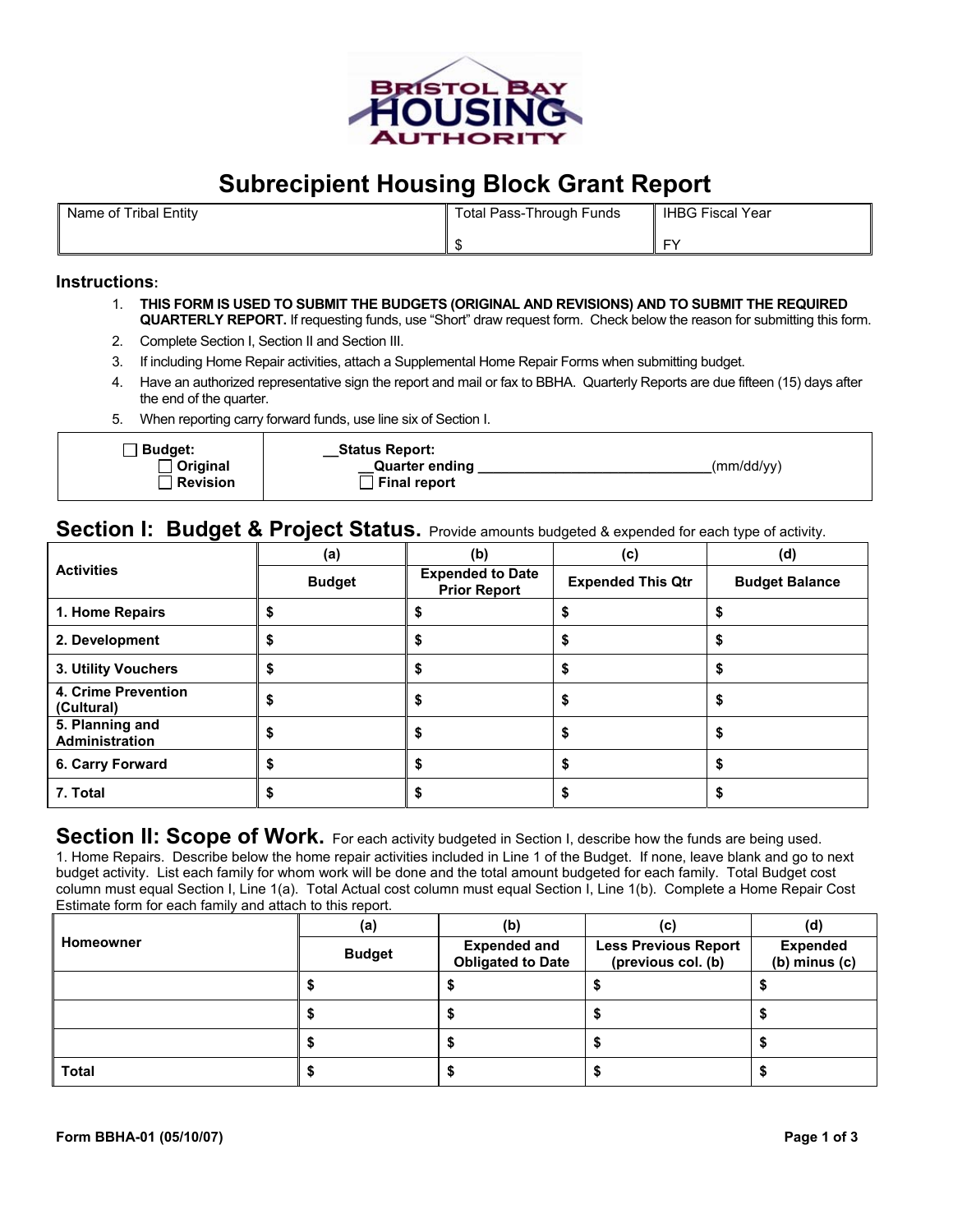**2. Development.** Describe the development activities included in Line 2 of the Budget. If none, leave blank. List each project (for example "acquire land" or "construct duplex"), and the number of families to be served. Total Budget cost column must equal Section I, Line 2(a). Total Actual cost column must equal Section I, Line 2(b)**.** 

|                            | <b>Budget</b> |      | <b>Actual Cost to Date</b> |      |
|----------------------------|---------------|------|----------------------------|------|
| <b>Project Description</b> |               | Cost | <b>Families</b>            | Cost |
|                            |               |      |                            |      |
|                            |               |      |                            |      |
|                            |               |      |                            |      |
| <b>Total</b>               |               |      |                            |      |

**3. Subsidy Vouchers.** Describe below the activities (for example "utility payments' or "rental assistance") included in Line 3 of the Budget. If none, leave blank. List the number of families that will receive assistance for each activity. Total Budget subsidy column must equal Section I, Line 3(a). Total Actual subsidy column must equal Section I, Line 3(b).

|                             | <b>Budget</b>                |                 |                         | <b>Actual Cost to Date</b>   |                 |                                |
|-----------------------------|------------------------------|-----------------|-------------------------|------------------------------|-----------------|--------------------------------|
| <b>Activity Description</b> | <b>Subsidy per</b><br>Family | <b>Families</b> | Total<br><b>Subsidy</b> | <b>Subsidy</b><br>per Family | <b>Families</b> | <b>Total</b><br><b>Subsidy</b> |
|                             |                              |                 |                         |                              |                 | Ð                              |
|                             |                              |                 |                         |                              |                 |                                |
|                             |                              |                 |                         |                              |                 | Ð                              |
| Total                       |                              |                 |                         |                              |                 | ⊕                              |

**4. Crime Prevention and Cultural Activities.** Describe the activities (for example "drug education program' or "youth sports program") included in Line 4 of the Budget. If none, leave blank. List the number of families that will participate in each program. Total Budget cost column must equal Section I, Line 4(a). Total Actual cost column must equal Section I, Line 4(b).

| <b>Project Description</b> | <b>Budget</b>   |      | <b>Actual Cost to Date</b> |      |
|----------------------------|-----------------|------|----------------------------|------|
|                            | <b>Families</b> | Cost | <b>Families</b>            | Cost |
|                            |                 |      |                            |      |
|                            |                 |      |                            |      |
| <b>Total</b>               |                 |      |                            |      |

**5. Planning and Administration.** Describe the planning/administration costs included in Line 5 of the Budget. List each type of cost (for example "rent office space", "salaries and benefits" or "training") separately. Total Budget column must equal Section I, Line 5(a). Total Actual column must equal Section I, Line 5(b).

| <b>Activity Description</b> | <b>Budget</b> | <b>Actual Cost to Date</b> |
|-----------------------------|---------------|----------------------------|
|                             |               |                            |
|                             |               |                            |
|                             |               |                            |
| <b>Total</b>                |               |                            |

**6. Other.** Describe below the specific other activities included in Line 6 of the Budget. These are activities that don't belong in any of the other categories, and may require special approval. Total Budget cost column must equal Section I, Line 6(a). Total Actual cost column must equal Section I, Line 6(b).

| <b>Project Description</b> | <b>Budget</b>   |      | <b>Actual Cost to Date</b> |      |
|----------------------------|-----------------|------|----------------------------|------|
|                            | <b>Families</b> | Cost | <b>Families</b>            | Cost |
| <b>Carry Forward</b>       |                 |      |                            |      |
|                            |                 | - 33 |                            |      |
| <b>Total</b>               |                 |      |                            |      |